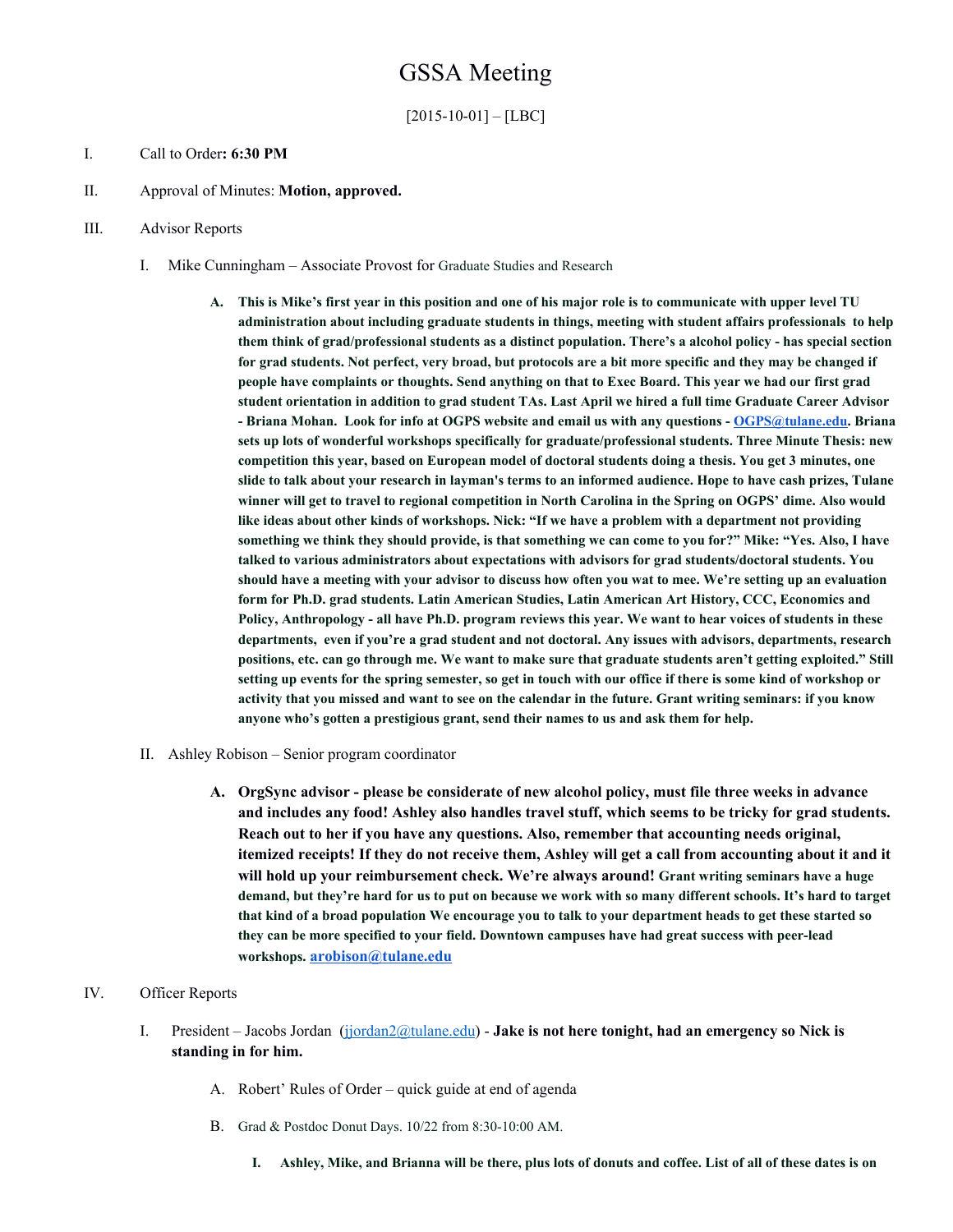#### **OGPS website, linked on GSSA website under "Other events and seminars".**

- C. *Three Minute Thesis Competition*. Wednesday, 11/11 at 3:00 PM. **Mike mentioned earlier.**
	- I. Information Session: Friday, 10/9 at 10:00 AM in McKeever Conference Room, LBC.
		- **I. In the basement, ask at info desk if you get lost.**
	- II. Awards (\$500)
		- **I. Some money put up to reward whoever wins the competition. Two winners: one overall winner and one people's choice. Brianna will decide who this goes to. Motion to vote, approved, seconded. Motion passes.**
- II. Vice President Nicholas Fears [\(nfears@tulane.edu\)](mailto:nfears@tulane.edu)
	- A. GSSA Event State ID and Student ID Changes
		- **II. Want to address this after receiving some complaints. The welcome reception was larger than expected, so ID checking was a bit lax. This won't be the case again. Now we are interpreting alcohol policy differently and we are not allowed to check state IDs as per university rules. We are working on purchasing a card scanner we will be able to use, so we** will have a list of everyone who goes to events, a firm way of tracking everyone who is there **and making sure they are all grad students.**
	- B. GSSA Fall BBQ October 24<sup>th</sup>, 1-4pm at NOLA Brewing Company Tap Room with McClure's BBQ

 $\overline{\phantom{a}}$ 

# **II. Listserv invite going out tonight. See you there!**

III. Treasurer – Jordan Adams [\(jadams15@tulane.edu\)](mailto:jadams15@tulane.edu)

|                                 |                                            |          | <b>Amount</b>    |
|---------------------------------|--------------------------------------------|----------|------------------|
| Department                      | <b>Event Title</b>                         | Date     | <b>Requested</b> |
| Anthropology                    | Anthropology Colloquium Reception          | 10/2/15  | \$100.00         |
| Anthropology                    | Anthropology Colloquium Reception          | 10/14/15 | \$100.00         |
| Anthropology                    | Anthropology Colloquium Reception          | 10/30/15 | \$100.00         |
| Earth & Environmental Sciences  | <b>Graduate Student Meeting</b>            | 10/7/15  | \$175.00         |
| Ecology & Evolutionary Biology* | Ecolunch 10/30*                            | 10/30/15 | \$50.00          |
| Ecology & Evolutionary Biology  | Ecolunch 11/06                             | 11/6/15  | \$50.00          |
| Ecology & Evolutionary Biology  | Ecolunch 11/13                             | 11/13/15 | \$50.00          |
| Ecology & Evolutionary Biology  | <b>EEB Graduate Student Meeting</b>        | 10/14/15 | \$125.00         |
| Economics                       | Economics Graduate Student Monthly Meeting | 10/2/15  | \$80.00          |
| Economics                       | Economics Graduate Student Monthly Meeting | 11/6/15  | \$80.00          |
| <b>History</b>                  | History Department Halloween Mixer         | 10/23/15 | \$80.00          |
| History                         | History Department Colleagues-giving       | 11/23/15 | \$250.00         |
| Math                            | Mathematics Graduate Student Colloquium    | 10/20/15 | \$60.00          |
| Math                            | Mathematics Graduate Student Colloquium    | 10/27/15 | \$60.00          |
| Math                            | Mathematics Graduate Student Colloquium    | 11/3/15  | \$60.00          |
| Math                            | Mathematics Grad Student Colloquium        | 11/10/15 | \$60.00          |
| Math                            | Mathematics Grad Student Colloquium        | 11/17/15 | \$60.00          |
| Math                            | Mathematics End of Semester Celebration    | 12/1/15  | \$120.00         |
| Philosophy                      | Working-Paper Group Meeting                | 10/14/15 | \$75.00          |

A. Event Requests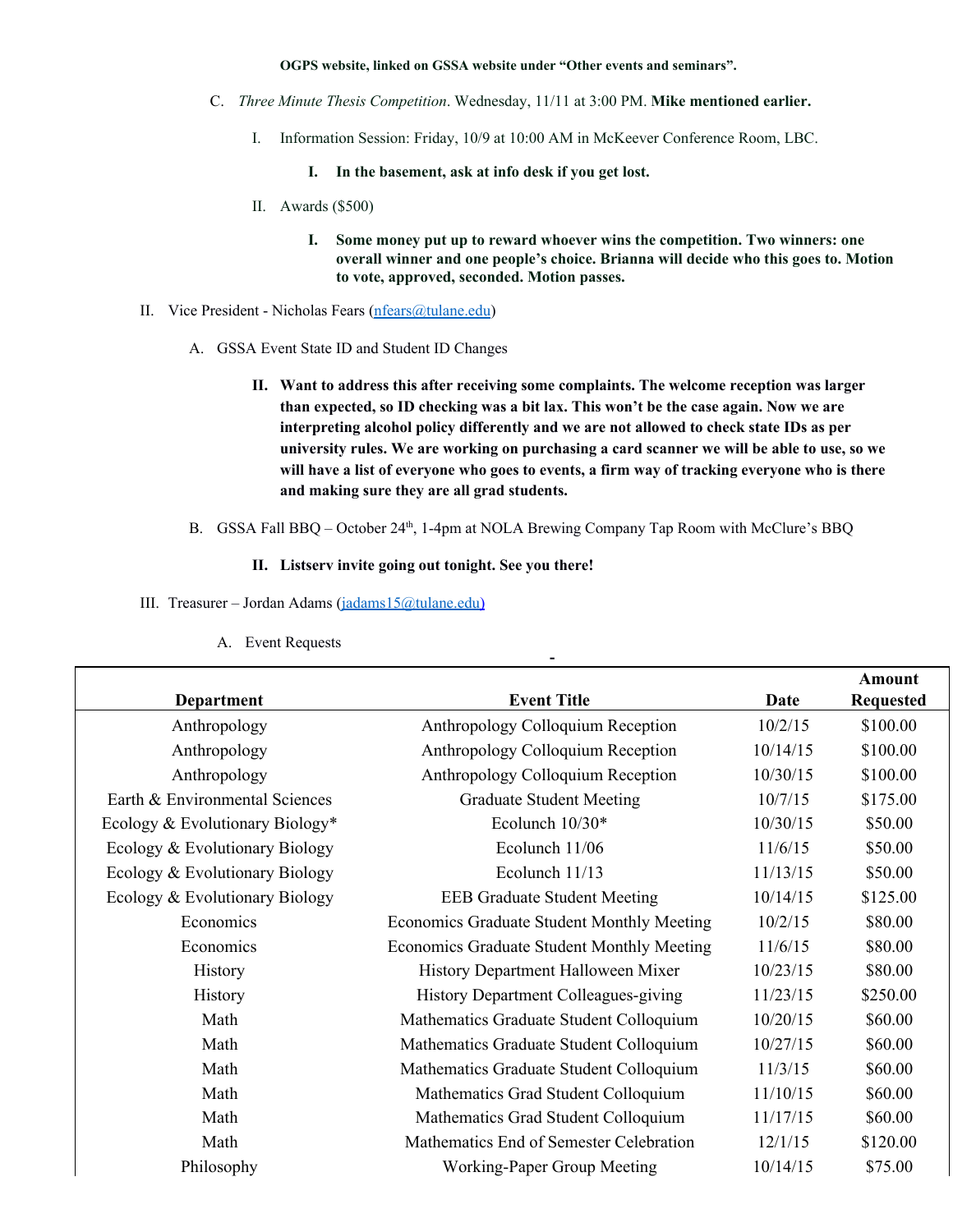| Philosophy           | Working-Paper Group Meeting            | 10/23/15 | \$75.00  |
|----------------------|----------------------------------------|----------|----------|
| Philosophy           | Working-Paper Group Meeting            | 11/11/15 | \$75.00  |
| Philosophy           | Working-Paper Group Meeting            | 11/20/15 | \$75.00  |
| Spanish & Portuguese | <b>SPANPORT Welcome Reception 2015</b> | 10/9/15  | \$200.00 |
| Spanish & Portuguese | SPANPORT department meeting            | 11/13/15 | \$120.00 |

**Totals: \$2,280.00**

\*EEB Ecolunch event on 10/30 is being stricken from the record. EEB will only be requesting funding for the Ecolab **events in November and the grad student meeting.**

Motion to vote on the events as a slate with the exception of the 10/30 Ecolunch, seconded. Motion to vote, seconded. **Motion is approved.**

- IV. Secretary Abigail Nixon  $(\frac{anixon1}{\omega}tulane.edu)$ 
	- A. Representative list: **Email Abigail if anything on attendance sheet/website is incorrect.**
	- B. Join GSSA listserv if you have not done so yet: email [LISTSERV@listserv.tulane.edu](mailto:LISTSERV@listserv.tulane.edu) from the email address you want to use, using the subject line "SUBSCRIBE GSSAL Your Name (Your Dept/Program)
- IV. New Business
	- II. Special Committee on Funding policies and procedure appointments **Because there has been some concern voiced, this committee will look at how we go about funding events and speaker funding.**
		- A. Seeking volunteers to serve on an ad-hoc committee to look at GSSA's funding policy from SLA and SSE.**: Kate Elfer, Ali Enami, Ted Sawyer, Craig Alcantara**
		- B. Cooper Battle (former president of GSSA) will chair committee as impartial third party
		- C. Chair of the legislative committee will also sit on the committee.
- V. Old Business
- VI. Adjournment: **6:58 PM**